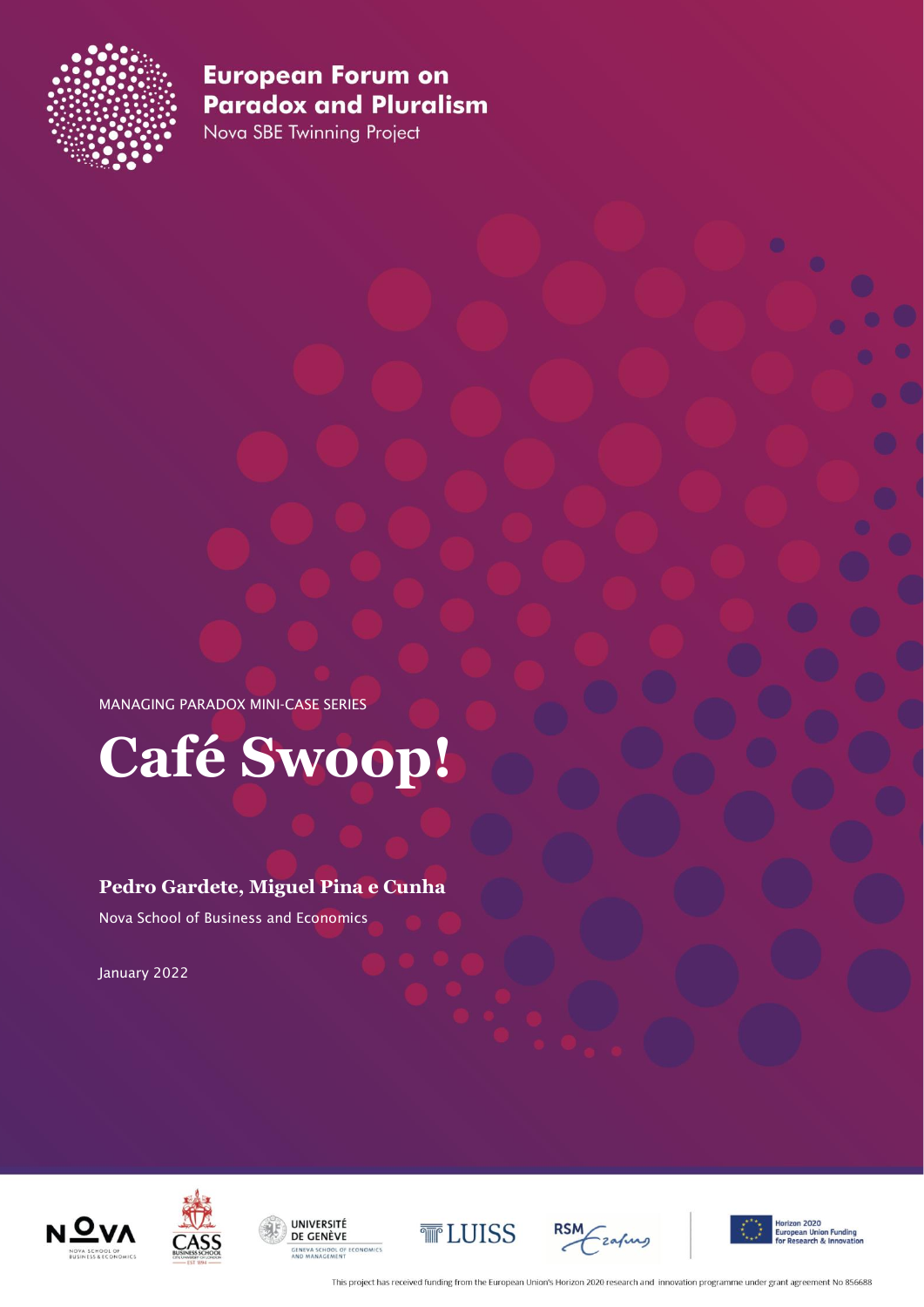

Nova SBE Twinning Project

#### **THE CASE**

#### *Sunny morning in downtown Lisbon*

Another sunny morning in downtown Lisbon and Johanna couldn't be prouder. Just a couple of years back she had become a co-owner of one of the locations of the trendiest coffee-shop franchises in Europe, "Swoop!". Together with her business partner Diogo, and with some family help, she had successfully beat the competition to serve one of the most popular and affluent neighborhoods in Lisbon. The Swoop! franchiser was quite demanding and rigorous, monitoring the activities of all its franchisees, from quality control to pricing and advertising.

Despite initial financial difficulties, the old "location, location, location" marketing adage seemed to be working after all. The renovation investments were now almost paid off and in their spare time Johanna and Diogo talked about the possibility of expanding to a second location in Coimbra.

As Johanna approached the coffee shop that morning, she noticed an unusually high number of customers already lining up to the front door. "Success!" she thought. "Our new spiced mocha is a hit." Before having a chance to approach the door and start serving the eager customers, her phone rang. It was Diogo:

"Johanna, have you opened the café yet?"

"Almost! And you won't believe what is happening."

"I know what is happening. Drop everything and come to my place immediately. Whatever you do, do not open the café".

Johanna was dumbfounded by Diogo's request, who had left the call providing no chance for a rebuttal. As she turned her eyes away from the phone and back to the storefront, Johanna realized Diogo's urgency. The line forming at the door was long alright; but it was not made up of eager customers. It was made up of protesters. Johanna grinned and slowly made a retreat to go meet Diogo.

*Advertising campaign… gone right?*

**UNIVERSITÉ** 

DE GENÈVE

**EVA SCHOOL OF ECONOMIC** 









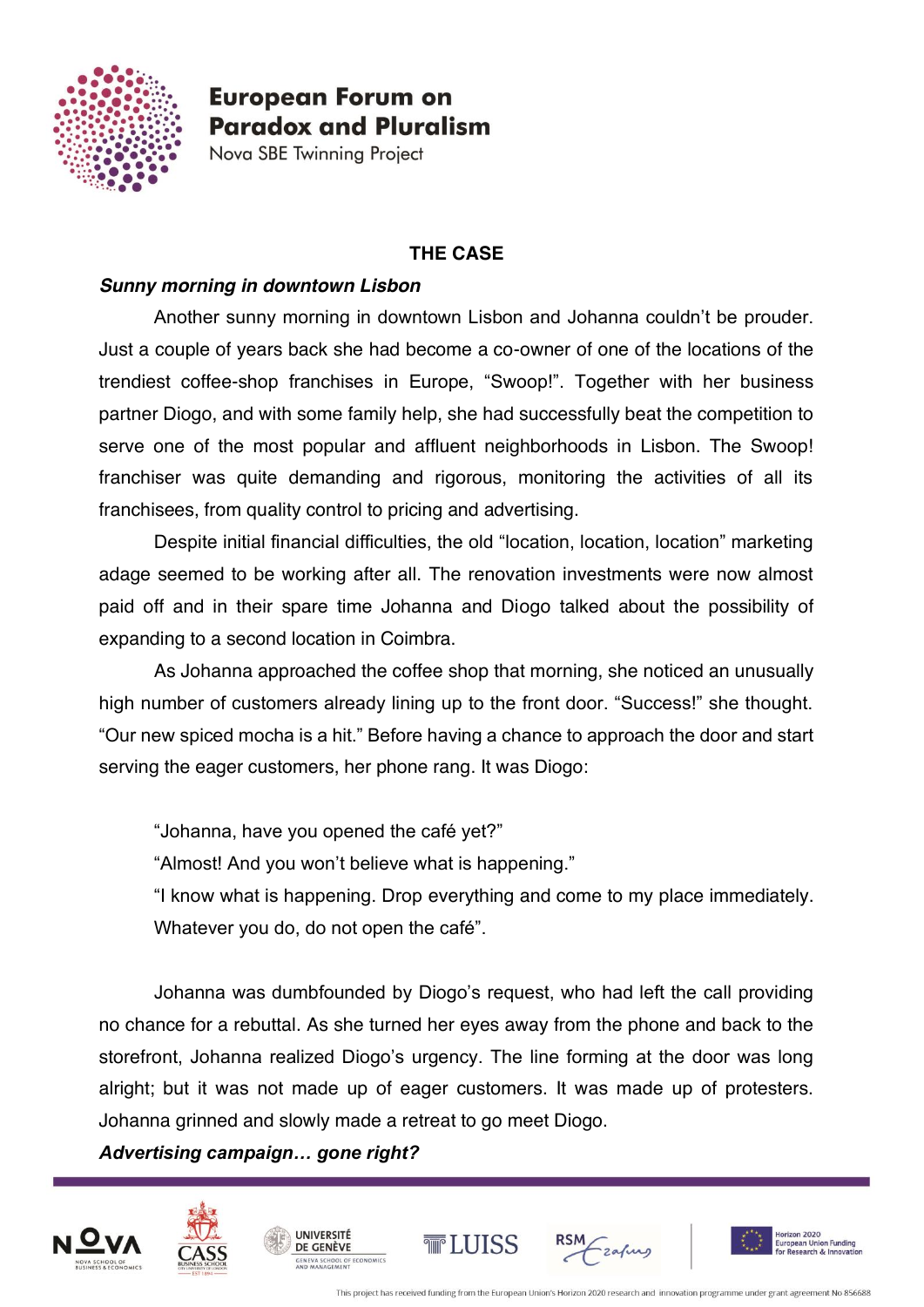

Nova SBE Twinning Project

"There is blundering and then there is this!" Diogo said in an urgent tone. "I knew it would backfire, and I think we've got our answer." Diogo was referring the recent fliers they had distributed across Lisbon. The fliers featured various actors, each explaining why Café Swoop! was their preferred coffee shop in Lisbon. One of the fliers, however, had generated an argument between Diogo and Johanna. If featured a family of women stating that the Swoop! coffee shop made them feel welcome and at home. Diogo was afraid the whole thing would backfire, whereas Johanna was hoping it would attract attention.

And it had. More than 20 protesters were now lining up in front of Swoop!, effectively stopping operations for the day, and one employee had already texted Johanna about the flier, stating that it was "irresponsible" and "just plain wrong."

Diogo was flustered. On top of a sinking feeling that their operation was no longer, he did not remember approving the flier, although Johanna insisted he had. "This is just a small misunderstanding; don't you remember giving me the go-ahead?" Johanna asked. "I gave the go-ahead for the fliers, but not this specific one" retorted Diogo. In his mind, the 'small misunderstanding' probably meant the end of the whole operation.

#### *A question of principle*

On top of the business impact of the flier, Johanna and Diogo also had opposing views on the content of the flier. Diogo saw it could advance society's norms, even though he felt it had been a terrible business decision. Johanna, on the other hand, was a bit uncomfortable with the flyer's content, but she still believed it could be great for business. Johanna and Diogo appreciated the irony of the situation.

"Isn't this crazy?" asked Johanna. "Above all, I thought you'd be happy about our 'societal intervention'…"

"Not at the cost of out shop" replied Diogo. "Never mix up business and values!... The role of companies is to make money; not to change society's norms! We cater to society's needs; we do not go about changing them." continued Diogo.





**UNIVERSITÉ** 

DE GENÈVE





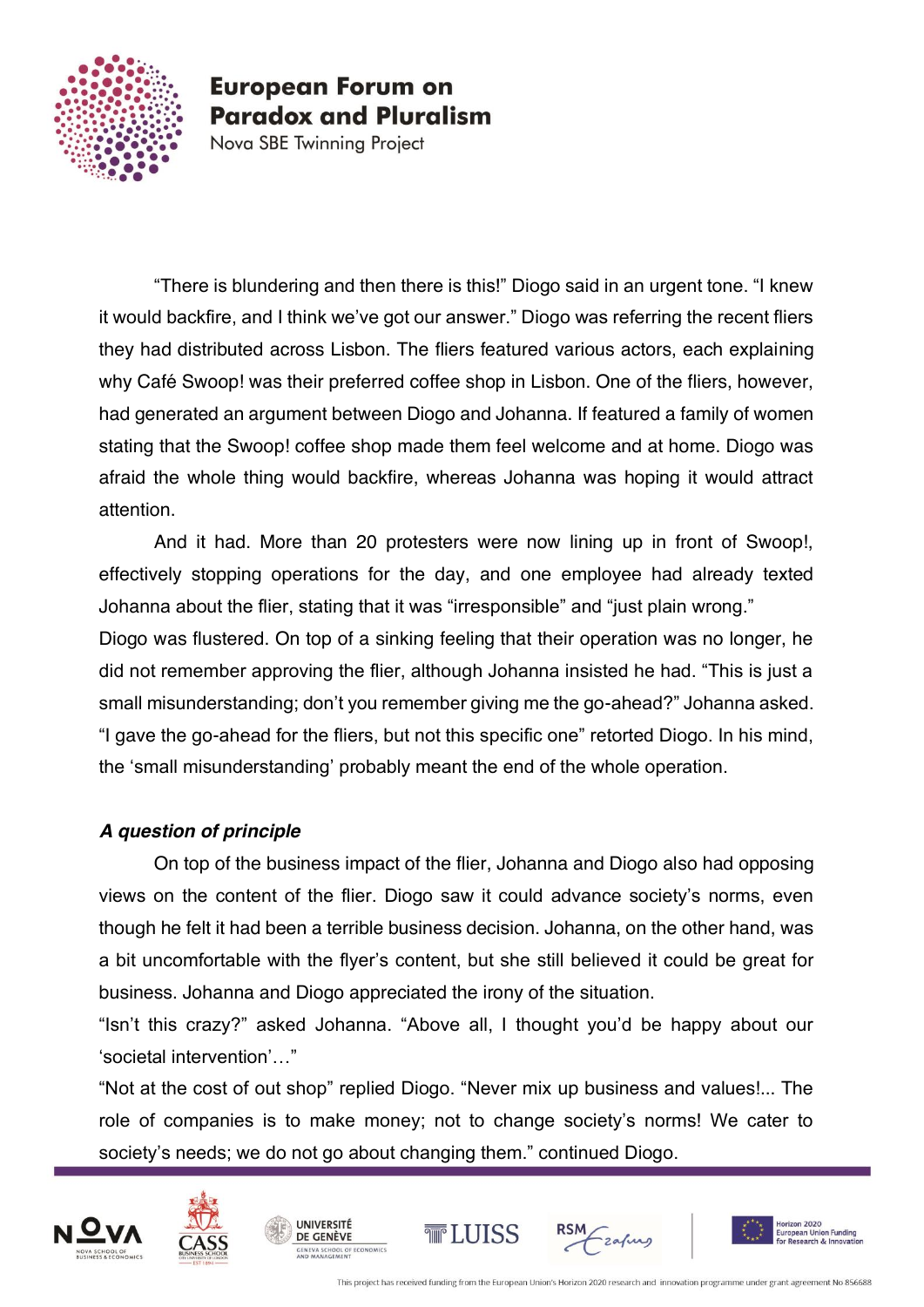

Nova SBE Twinning Project

Johanna interrupted: "Look, the TV!" Morning news was on, and the show was covering the protest live. Swoop! had made it to national television. Diogo's mood was visibly changed. He checked his phone and sure enough, Swoop! was trending in all social media channels.

"You're a genius!" Diogo told Johanna. "Our sales are going to triple after this!" Johanna was elated but also confused in Diogo's ability to separate business from values, as she was also getting a feeling of having "sold out". Just then, her phone rang. "It's Masie" – Johanna said apprehensively – "from Swoop! headquarters."

#### *Discussion Questions*

- How do you feel about the flier campaign? Articulate one of two reasons to support it or criticize it.
- Revisit the previous question, this time from the point of view of someone who has opposing views to yours about the flier in question. What reasons would that person provide for/against the campaign?
- Should companies serve customers' needs and values first and foremost, or should they also have a role in steering society's values?

#### **About the Authors:**

*Pedro Gardete* is a Professor at Nova School of Business and Economics *Miguel Pina e Cunha* is the Fundação Amélia de Mello Professor at Nova School of Business and Economics, Universidade Nova de Lisboa (Portugal)













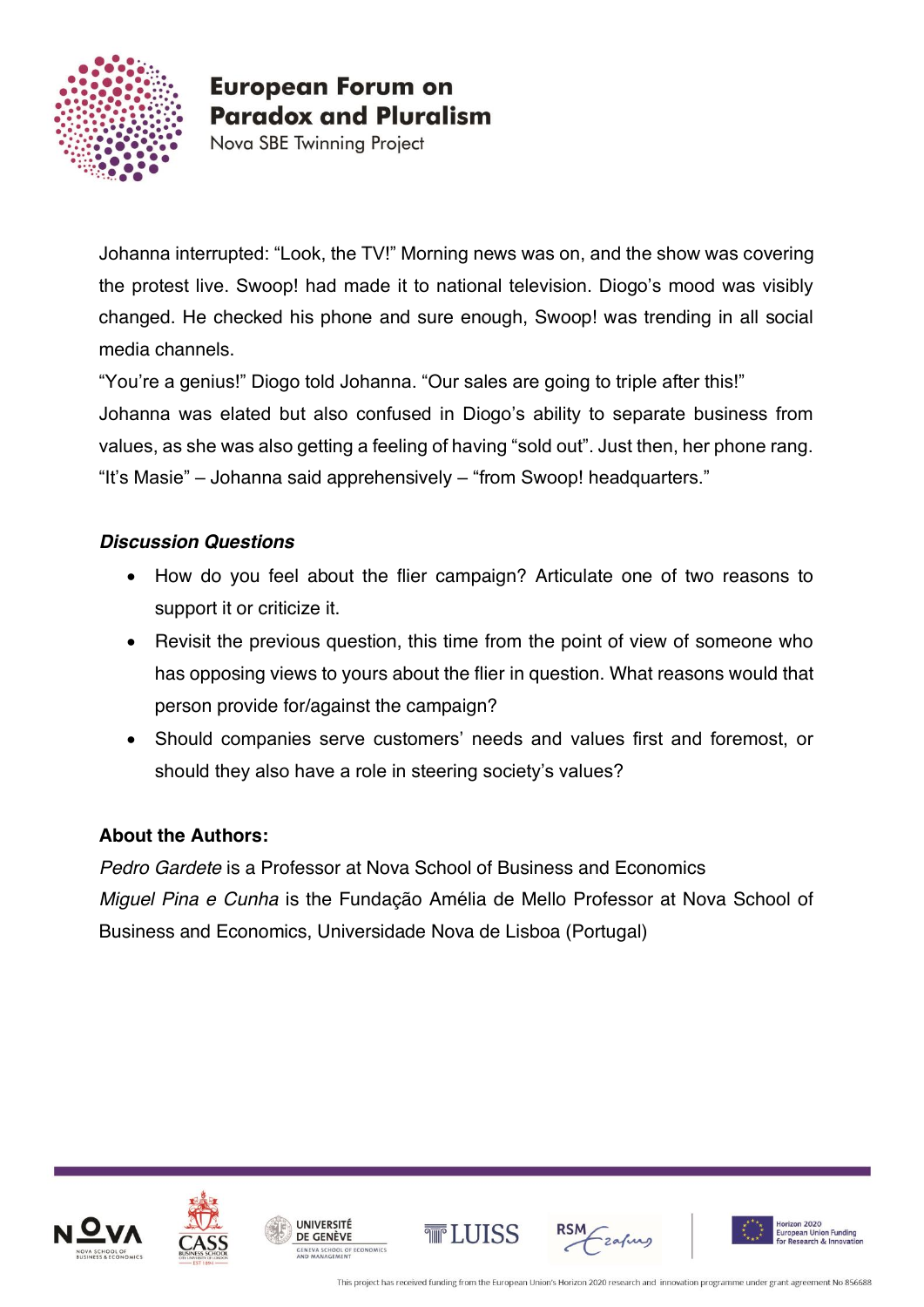

Nova SBE Twinning Project

#### **TEACHING NOTE**

The case discusses a fictional Café Swoop! But is based in real cases, such as the one reported in the news piece "Russian LGBT+ community dealt blow after supermarket pulls lesbian advert." (Seddon, 2021).

#### **1.Teaching Objectives**

Swoop! is a case about the intersection of business goals and personal values. It aims to foster debate about the following issues:

- The role of companies in society.
- The tensions between organizational orientations
- The freedom and responsibilities of business managers.
- The relations between managers' views and business actions.

Teaching goals include:

- 1. Clarifying different views on firms's societal responsibilities.
- 2. Outlining responsibilities of managers to different stakeholders.
- 3. Providing insight into the effects of societal intervention by companies.

4. Problematizing the paradoxical tensions between different groups of stakeholders.

#### **2.Proposed Lecture Structure**

We discuss three discussion topics below, which progressively deepen the discussion towards the underpinnings of the questions in the case.

#### 2.1 *Company Responsibility*

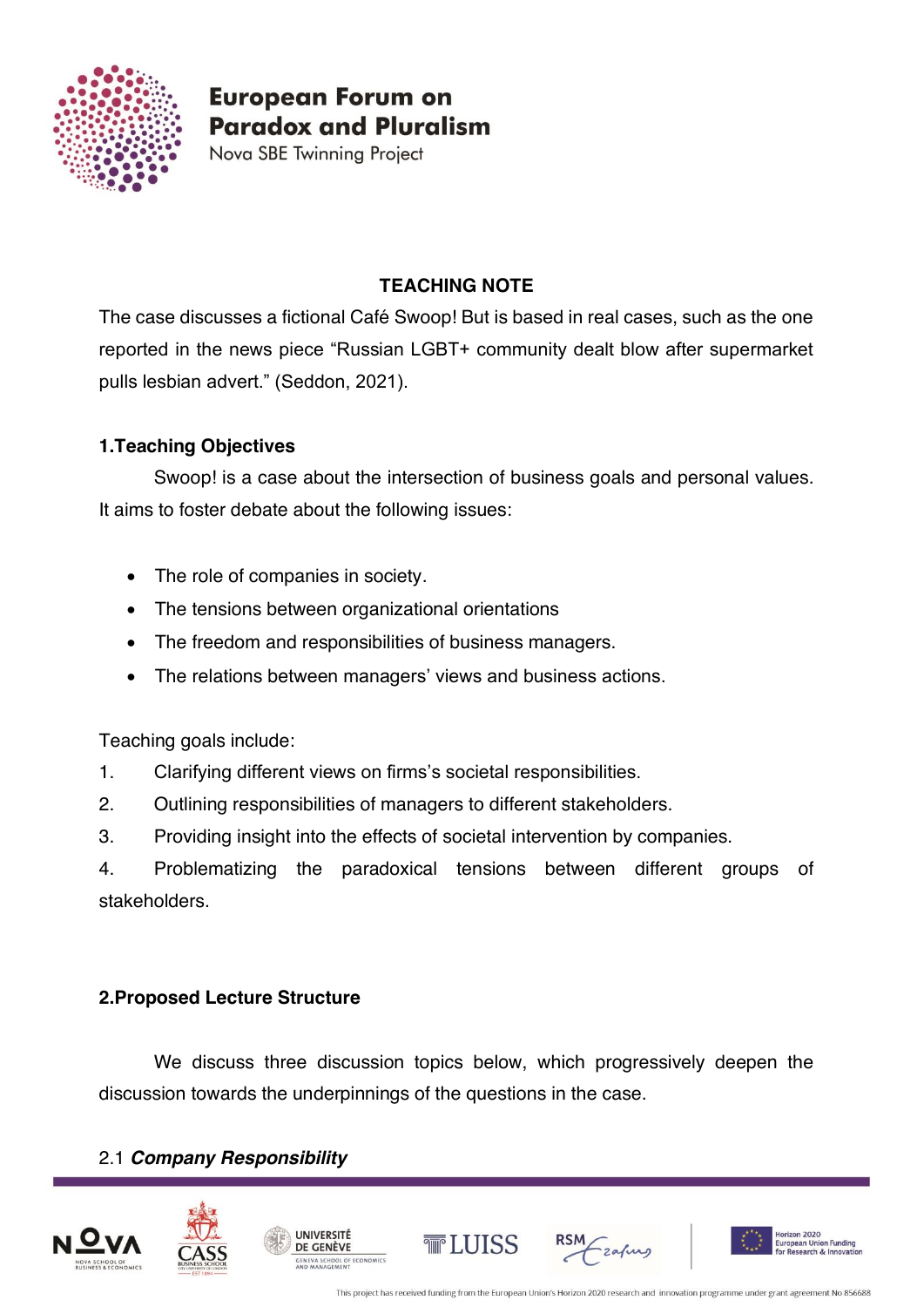

Nova SBE Twinning Project

A possible way to start the lecture is to ask 3 students to briefly answer the 3 discussion questions laid out in the case. A small grid with the results can added to the whiteboard. Students may converge on the appropriateness of the flier as well as on the idea that companies have a societal role.

After taking down student's views, it is probably useful to visit the following question: - "If our company always says the right thing and communicates to society in ways we think are best, will our business thrive?"

Some students will be tempted to answer with an emphatic "yes", but this is easily contradicted by imagining a manager who has niche preferences and offensive views. It's unlikely that businesses will always benefit by advertising the owner's views. This opens up the idea of paradoxes and tradeoffs: a company may not always want to intervene in all that it can. It has a responsibility with a number of stakeholders, including its investors and employees. These are not just moral responsibilities: Many of them are legally binding. This is a good time to ask students what they think headquarters will tell Johanna on the phone call described at the end of the case.

This is a good time to put forth the first message, which is that businesses have responsibilities, and these tend to vary with firm size and other factors. Societal intervention may come at the risk of failing to pay salaries. As for Swoop!, it appears that Johanna and Diogo did not ask headquarters about the campaign, and may be lucky to keep their franchise, given the authoritarian description of the franchiser near the beginning of the case.

#### 2.2. *Company goals*

After company responsibility is discussed, posing the following question may be useful: "Is the sole role of firms maximizing profits?"

This is an old debate in many fields of study. Classical and recent views can be found in Friedman (2007) and Shin et al. (2021). While most students will feel comfortable with a simple "no", there is a chance for the lecturer to play the devil's advocate: While it is











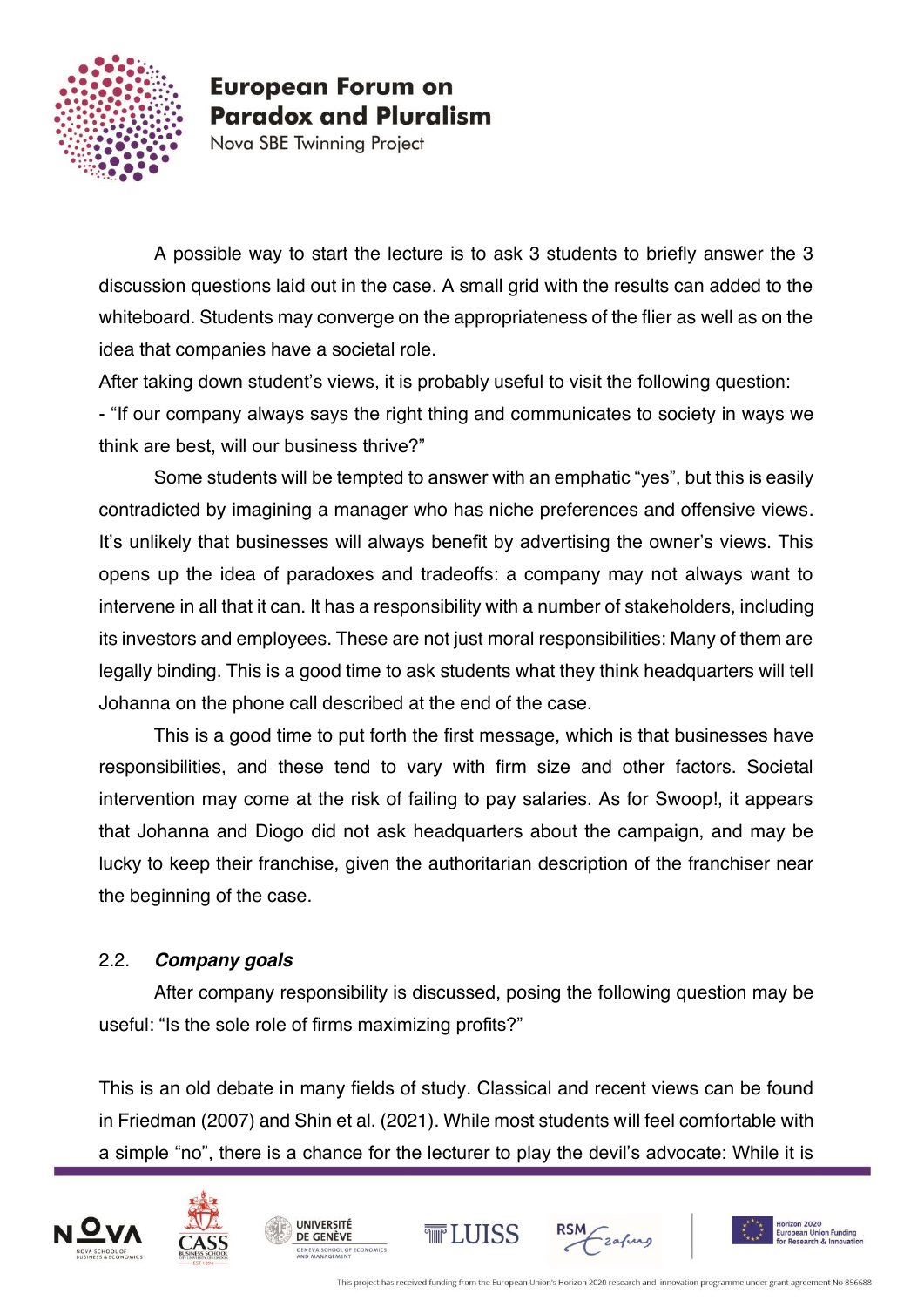

Nova SBE Twinning Project

easy to provide a negative answer to the question, it is much harder to explain "why" in a compelling fashion.

Here are a few possible reasons that find easy rebuttals:

| <b>Reason against profit</b><br>maximization                                           | <b>Rebuttal</b>                                                                                                                                                                                                                                                                                     |
|----------------------------------------------------------------------------------------|-----------------------------------------------------------------------------------------------------------------------------------------------------------------------------------------------------------------------------------------------------------------------------------------------------|
| Solely maximizing profits isn't<br>ethical.                                            | Companies should maximize shareholder welfare.<br>Then, each shareholder can be ethical with the<br>returns of their investment. It's not for the company<br>to cater to each shareholders' individual ethical<br>system.                                                                           |
| Profit maximization leads to<br>resource depletion.                                    | There are rules and regulations established to<br>prevent those. As long as the company abide by<br>them, it is doing its work regulations. It's up to the<br>authorities<br>those<br>to<br>draw<br>regulations,<br>no<br>companies. Besides, if we don't do it,<br>our<br>competitors surely will. |
| Companies<br>have<br>an<br>opportunity to do good while<br>doing well.                 | It's better to leave it to shareholders to decide what<br>is good for society.                                                                                                                                                                                                                      |
| Corporate<br>Social<br>Responsibility (CSR) is good<br>for company profitability.      | This is a confusing statement, but easy to unwind:<br>If CSR is indeed profitable, then companies should<br>pursue it. If it is not, then companies should shy<br>away from it.                                                                                                                     |
| maximization<br>likely<br>Profit<br>leads<br>bad<br>working<br>to<br>a<br>environment. | If the environment is bad, employees will leave, and<br>we will have not maximized profit. If on the other<br>hand they stay, it means we're still providing better<br>conditions than the competition, while returning our<br>investors their money.                                               |

It may be worth explaining that this is also a legal issue. Depending on the specific country and region, the law sometimes describes firms' sole purpose as the maximization of shareholder welfare. There is room for interpretation, however, since one can imagine that polluting natural resources may not maximize shareholder welfare. Thus, the term "maximizing shareholder welfare" needs to be interpreted in light of market practices and shareholders' expectations. It is a legal grey area.





UNIVERSITÉ

DE GENÈVE





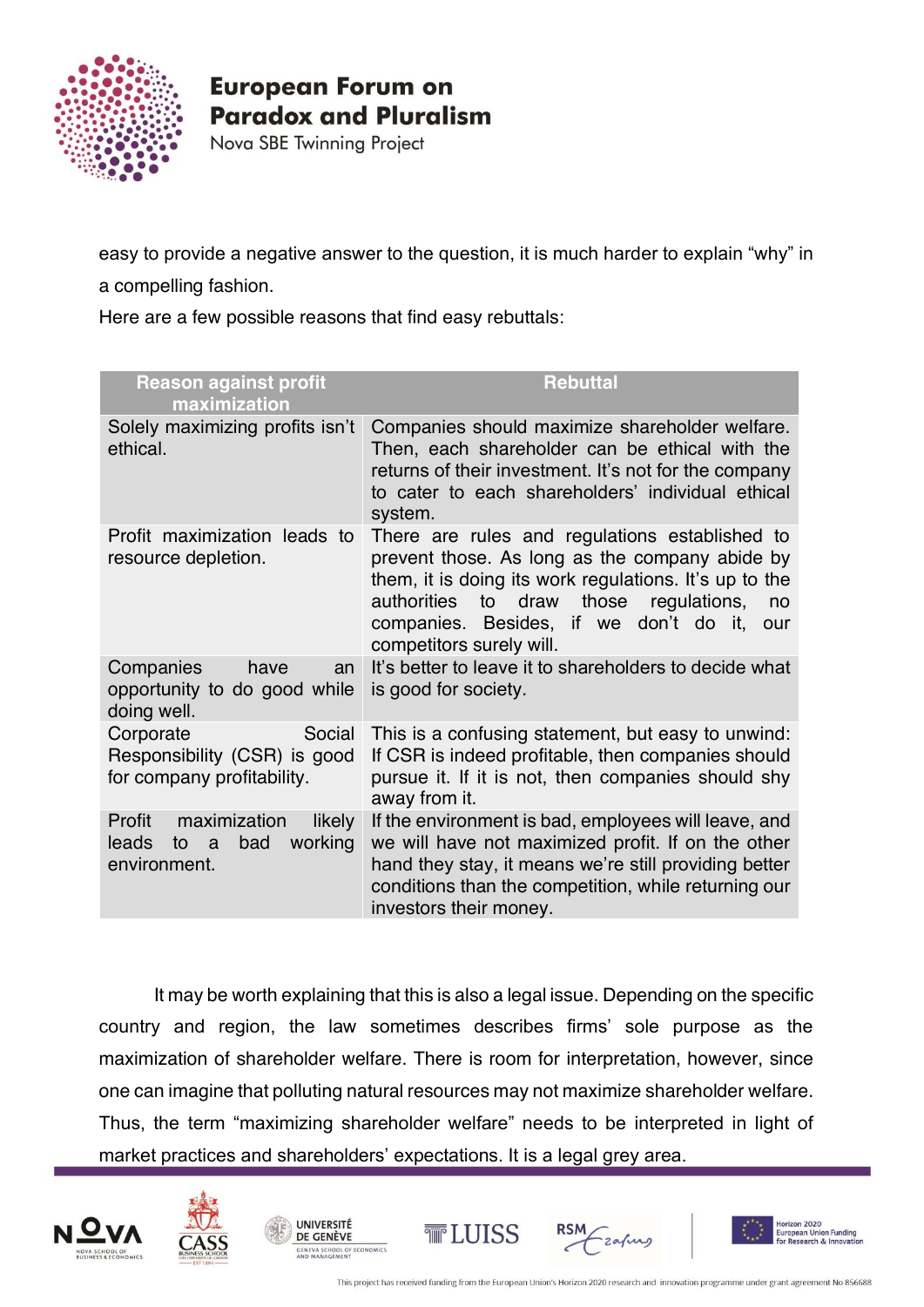

Nova SBE Twinning Project

Finally, there are at least two strong arguments in favor of students' likely view that firms should not always maximize profits, but they may not be the first ones to come to mind.

1. When companies are privately-held: In this case, it's the owner's capital that is being used to operate the company. As long as no misrepresentation takes place (with employees, for example), then the company can intervene freely, within legal regulations.

2. Companies (and other institutions) act as ways of coordinating resources: Even if a number of shareholders wants to renovate a national park, it will be extremely challenging to coordinate donations credibly and ensure that these are well managed to pursue this goal. Because companies have centralized resources, they may be more efficient in addressing shareholder concerns that require coordination.

Of course, the instructor may choose to include other points of view.

The case can be used, in summary, to problematize the tensions, tradeoffs and paradoxes between organizations and society. Given plurality and competing interests, as the case discusses, addressing the motives of one group can collide with the interests of another group. It might be considered that segmentation can lead to clarification, but the values and ethical considerations associated with the decision can still lead to contestation. Paradox theory helps to clarify these tensions, but it does not offer prescriptions.

**Areas:** marketing, business and society.

**Keywords:** Role of corporations, business and society, marketing paradoxes

#### **References**